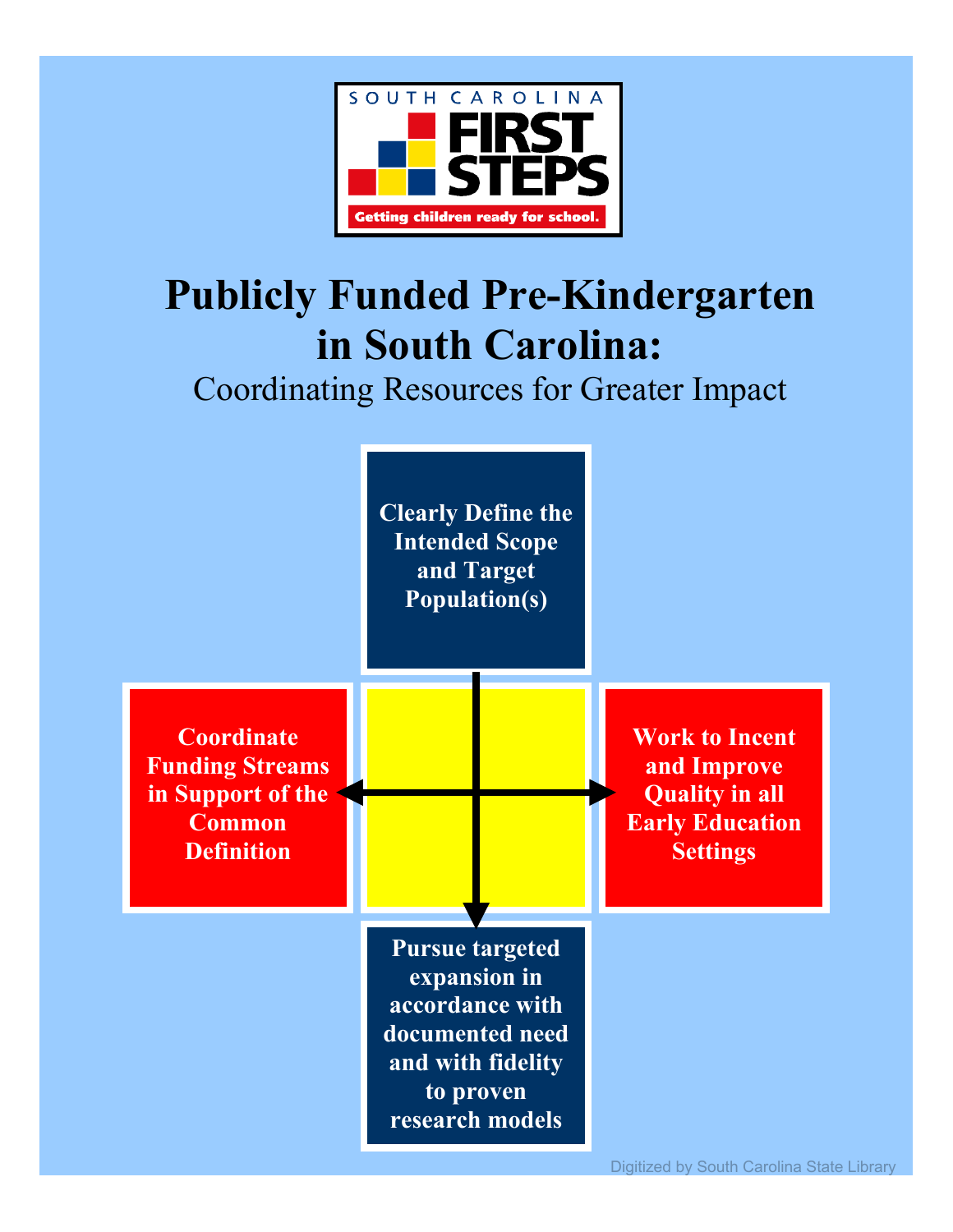

**Promoting the early development** of South Carolina's children is the duty of *parents and families* many of whom confront the necessity of sharing this responsibility with one (or more) of the state's public, private, and/or faith-based early education providers. While honoring the importance of *active, participatory parenting*, policy makers must also be mindful that 66% of SC mothers are active in the workforce *- making the availability and affordability of high quality early childhood settings* issues of significant consequence for

the state's educational and economic future.

This document contains an analysis of and a series of recommendations relating primarily to South Carolina's *publicly funded pre-kindergarten programs*\* (with a special emphasis upon programs serving four-year-olds). *This emphasis should not be misconstrued as a suggestion that high quality prekindergarten programming exists only within the public sector, nor as any attempt to diminish the efforts of parents opting to forego center-based early education in favor of providing important early learning opportunities within their homes.* 





\*Readers should be aware that for the purposes of this document the term "*publicly funded prekindergarten programs*" extends beyond those funded by the SC General Assembly to include all programs operating with public dollars.

**The First Steps Board of Trustees is authorized to "assess and develop recommendations: for ensuring coordination and collaboration among service providers at both the state and county level, for increasing the effectiveness of state programs and funding and other programs and funding sources, as allowable, as necessary to carry out the First Steps to School Readiness initiative, including additional fiscal strategies, redeployment of state resources and development of new programs." - South Carolina Section 20-7-9720**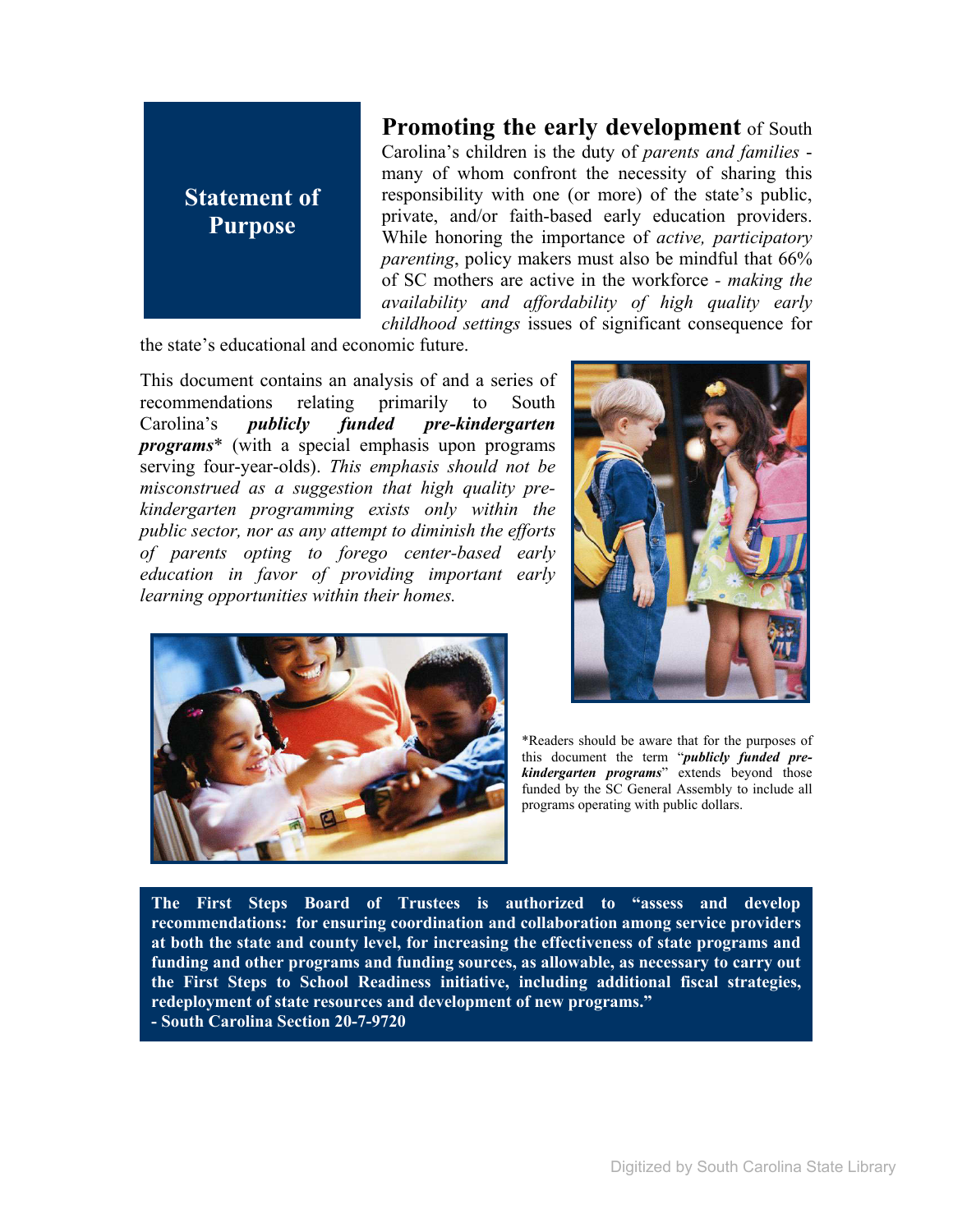

**South Carolina** is an unmistakable leader in the field of early childhood education. One of only nine states to offer full-day kindergarten to all children, it has also developed a reputation for the scope and quality of its publicly funded pre-kindergarten initiatives, including EIA-funded four-year-old child development (4K), Head Start, preschool special education, the ABC Child Care Voucher System, and South Carolina First Steps to School Readiness.

As policy makers prepare to consider the adequacy of substantial existing investments in pre-kindergarten (estimated at \$100 million plus for four-year-olds alone), a prerequisite question begs their attention:

*For which South Carolina children should the provision of taxpayerfunded pre-kindergarten programs be considered a priority?* 

 The answer to this question is of no small significance, as it holds the potential to dramatically reshape South Carolina's early childhood landscape. Should the state transition toward publicly funded 4K access for all children? Or might limited resources be more appropriately earmarked to provide intensive and possibly even expanded services to those students most likely to experience failure within the state's K-12 education system?

 While it is not within the exclusive purview of SC First Steps to answer this question, no responsible discussion of the state's early childhood systems can be undertaken without its resolution. An *operational definition* of the intended scope and target population(s) for South Carolina's publicly funded pre-kindergarten programs is therefore the state's first and most pressing early childhood policy issue.

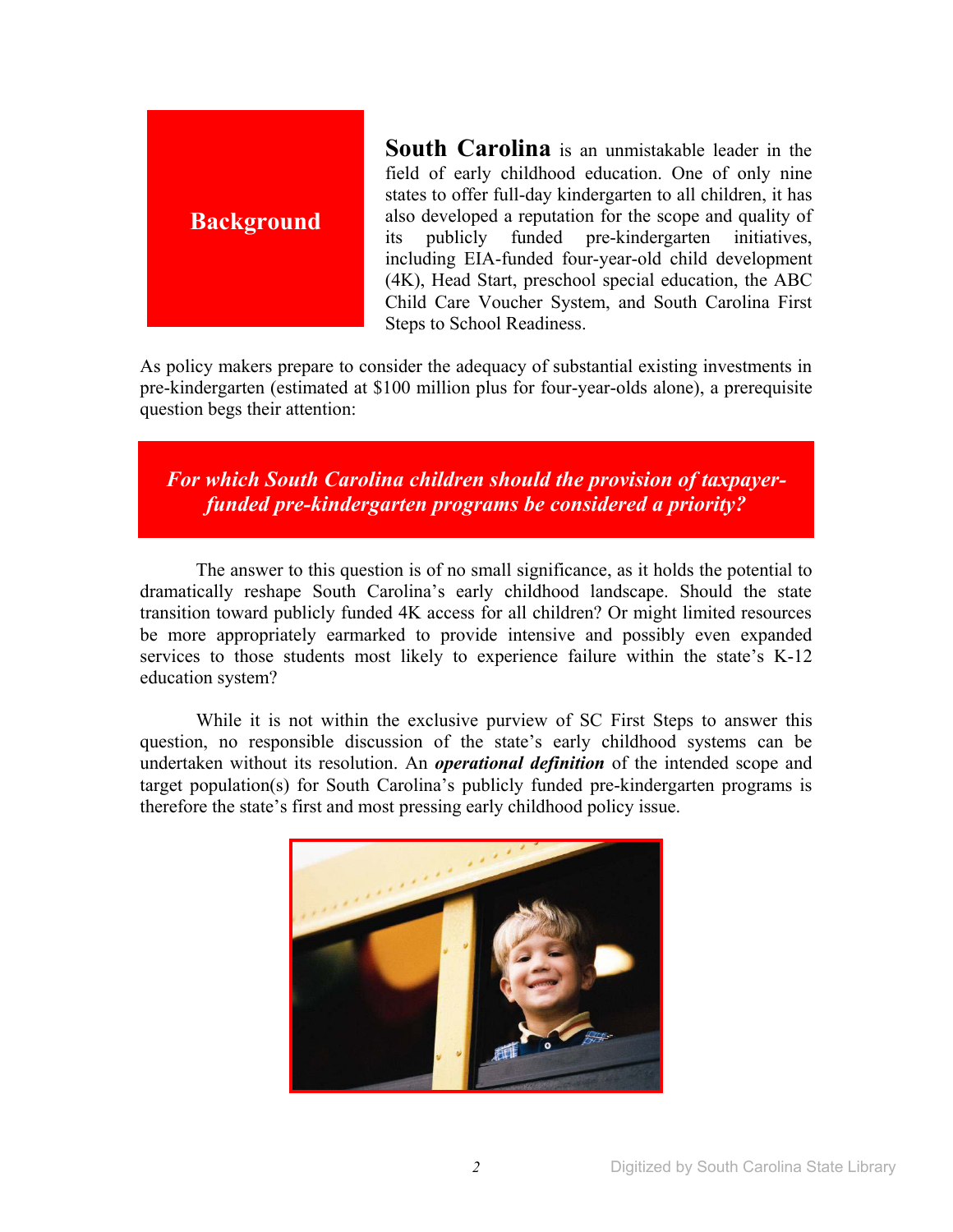## **Clearly Define the Intended Scope and Target Population(s)**

**Though** each of the state's current initiatives is designed - on at least some level - to serve "at risk" populations (First Steps is charged with promoting the school readiness of *all* SC children, but has established service to high risk children and families as a funding priority.), a *common definition* of "risk" is most notably absent within the state's publicly funded 4K programs, currently serving 17,221 children at an estimated cost of \$52.6 million. (Note that this figure includes not only the

state's \$25.5 million EIA allocation, but an estimated \$31.1 million in public funding leveraged by local school districts). While these programs were created to serve children with "predicted significant readiness deficiencies," individual districts are left to establish their own enrollment criteria, with the use of a developmental screening tool (the DIAL-3) as the only common thread.

 The *absence of a statewide eligibility definition* not only confounds any discussion of funding adequacy (It is currently impossible to determine whether the state is serving all "at risk" children, as this term remains undefined by any common measure – though the Southern Regional Education Board has recently lauded South Carolina as one of a handful of states already providing more access to publicly-funded pre-k than it has children in poverty.<sup>1</sup>), but also muddies the integrity of reported 4K waiting lists – some of which almost certainly capture the number of interested

-

#### **Half-Day Child Development Programs SC Regulation Number: R 43-264.1**

#### **Criteria for Enrollment**

Each district shall develop criteria for the enrollment of children who have predicted significant readiness deficiencies. These criteria shall include the following:

- 1. A screening instrument approved by the State Department of Education for use in determining each child's developmental level,
- 2. An entrance age requirement which specifies a child must be three if the program serves three-year-olds, or four-years of age on or before September 1 of the applicable school year,
- 3. Legal birth certificate issued by the Department of Health and Environmental Control or other appropriate authorized agency,
- 4. South Carolina Certificate of Immunization
- 5. Comprehensive Health Appraisal if deemed necessary or appropriate.

applicants turned away from the state's public schools, as opposed to quantifying *high priority children* who remain unable to access *any form* of publicly funded prekindergarten.

 This absence also raises the possibility that students who might otherwise be considered a low priority for taxpayer intervention (some of whom might readily access pre-kindergarten in the private sector) are filling spaces more appropriately devoted to others. (Only 52% of the 4K cohort tracked in the SC Department of Education's 2004 report, *What is the Penny Buying for South Carolina?* qualified to participate in the study's experimental group on the basis of free- or reduced-price lunch status. While there is reason to believe that these figures may be improving, a recent Office of

<sup>&</sup>lt;sup>1</sup> Building a Foundation for Success by Getting Every Child Ready for School, SREB, 2005.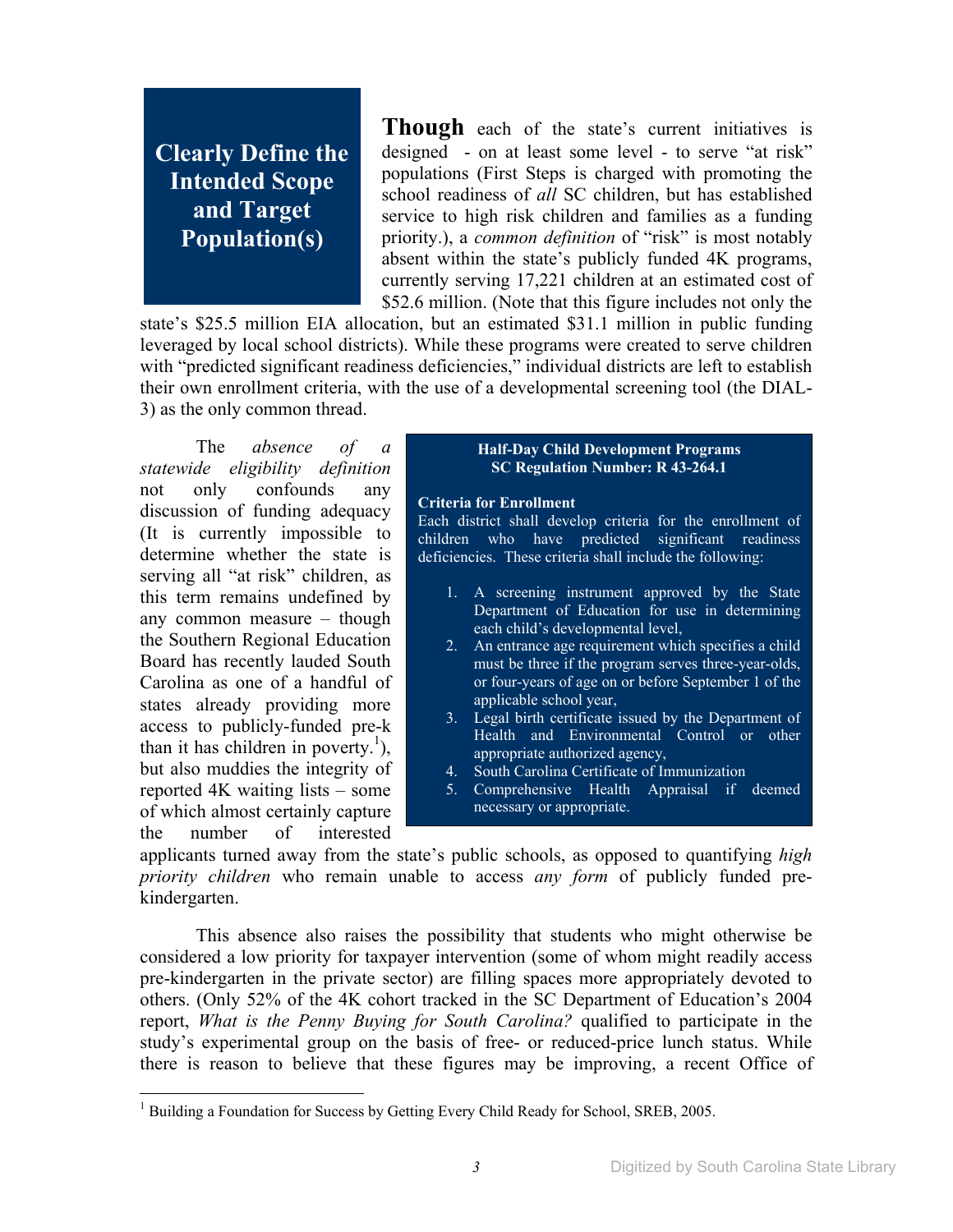Research and Statistics analysis of 2004-2005 4K demographics by school district suggests that nearly 1 in 5 participating students currently qualifies for *neither* meal subsidies nor Medicaid.)

*While targeting difficulties are almost unavoidable within half-day programs (whose structure poses significant participation barriers to many high-risk families) and programs located in pockets of concentrated wealth, it is evident that at least some of the state's existing 4K investment could be redirected toward greater impact - as either or both:* 

*a) a low-cost opportunity to refocus our existing investment upon high risk populations, and/or* 

*b) an initial step toward expanded service within the public sector.*



#### **Second Year Report of the Evaluation of the Four-Year-Old Child Development Programs Funded Through the South Carolina Education Improvement Act**

**"Based on our two years of work, these are our recommendations:** 

- **Disseminate clear criteria for what constitutes at risk status for children and families.**
- **Establish methods in EIA-funded preschools that promote recruitment and enrollment of all children who are at the greatest risk for school readiness difficulties.**
- **As funds become available or as flexible use of funds is permitted, allocate future EIA funding to serve children who are at risk, or to enroll children who are at risk in full-day programs, or both.**
- **South Carolina should establish a statewide, interagency professional development system for preschool personnel that will identify professional needs and implement and evaluate professional development activities to meet those needs, especially in the areas of:** 
	- o **literacy and numeracy**
	- o **working with families**
	- o **developmentally appropriate practices for children**
	- o **positive child guidance strategies**
	- assessment of children's learning"

**William H. Brown and Ellen Potter Presented to the Education Oversight Committee August 2003**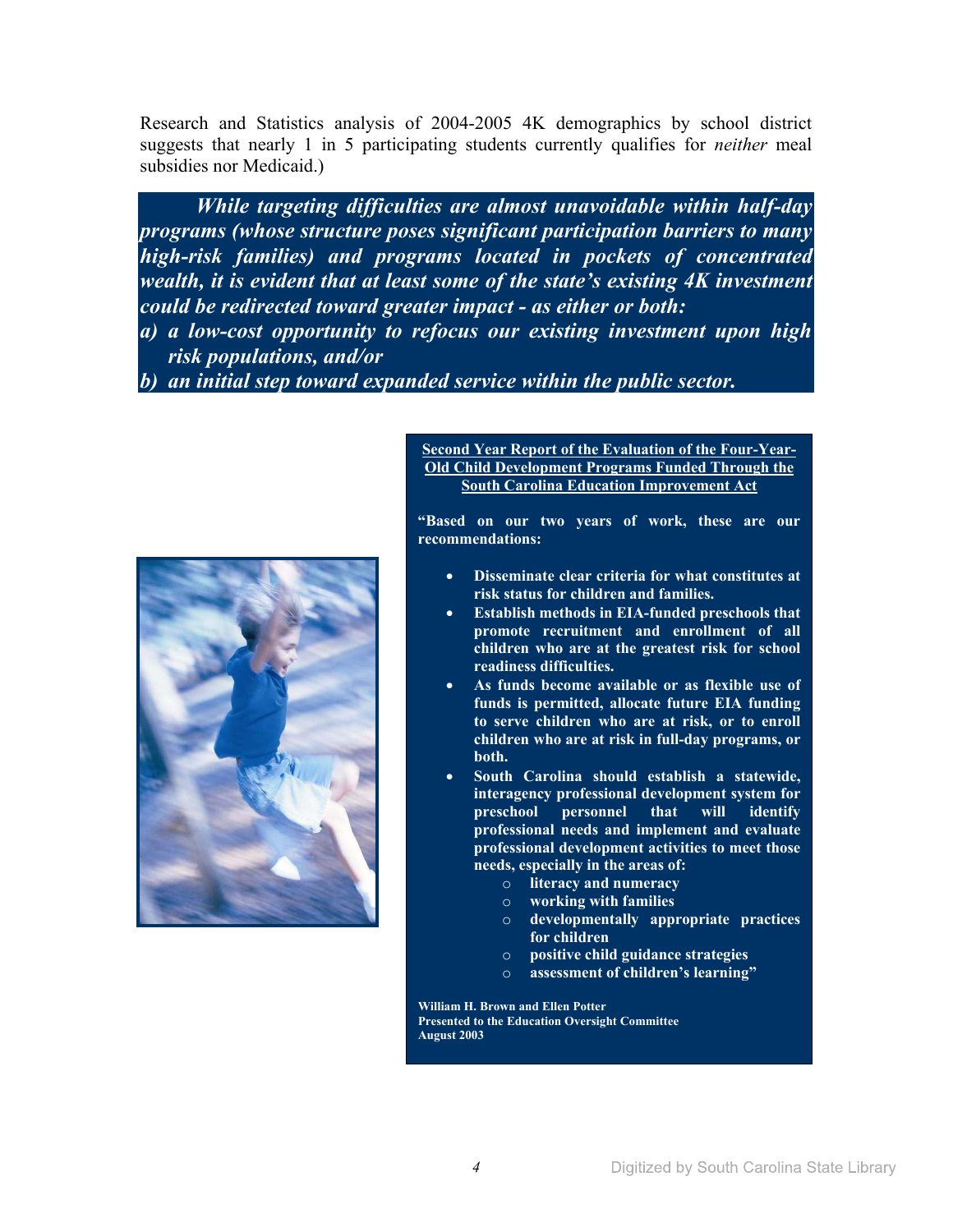

**1A. Establish an** *evidence-based legal definition* **of "at risk," to include the requirement that state dollars be used - first and foremost - to serve children whose demographic and/or developmental characteristics fall within its parameters.** 

This definition might appropriately be drawn from markers of poverty and/or a state-specific analysis of the characteristics of low performing students. The state might also consider, as has North Carolina's *More at* 

*Four Program*, establishing a special emphasis upon students meeting the state's risk definition as yet untouched by any other form of early childhood programming, and limiting access to students whose family income substantially exceeds the federal poverty definition (300% or more).

**1B. Conduct a** *demographic audit and matched cohort analysis* **comparing the attributes of and outcomes derived by students participating in half-day and full-day 4K programs.** 

While the state has traditionally been able to establish few differences in the outcomes derived by half-day and full-day 4K programs, national research indicates that children accessing full-day programming are often at significantly higher risk than those able to accommodate a half-day structure. Without an "apples to apples" comparison, any discussion of the merits of half-day vs. full-day programming remains poorly informed.

#### **2005 US Department of Health and Human Services Poverty Guidelines**

| <b>Persons</b> in<br><b>Family Unit</b> | <b>48 Contiguous</b><br><b>States and</b><br>D.C. | <b>Alaska</b> | <b>Hawaii</b> |
|-----------------------------------------|---------------------------------------------------|---------------|---------------|
| 1                                       | \$9,570                                           | \$11,950      | \$11,010      |
| $\overline{2}$                          | 12,830                                            | 16,030        | 14,760        |
| 3                                       | 16,090                                            | 20,110        | 18,510        |
| 4                                       | 19,350                                            | 24,190        | 22,260        |
| 5                                       | 22,610                                            | 28,270        | 26,010        |
| 6                                       | 25,870                                            | 32,350        | 29,760        |
| 7                                       | 29,130                                            | 36,430        | 33,510        |
| 8                                       | 32,390                                            | 40,510        | 37,260        |
| For each<br>additional<br>person, add   | 3,260                                             | 4,080         | 3,750         |

**SOURCE**: *Federal Register*, Vol. 70, No. 33, February 18, 2005, pp. 8373-8375.

## **1C. Establish** *an initial goal of "universal public access" for high risk four-year-olds* **(across funding streams and service delivery models).**

This alternate definition of "universal pre-k" may already be well within our reach using existing funds, assuming their careful and deliberate coordination.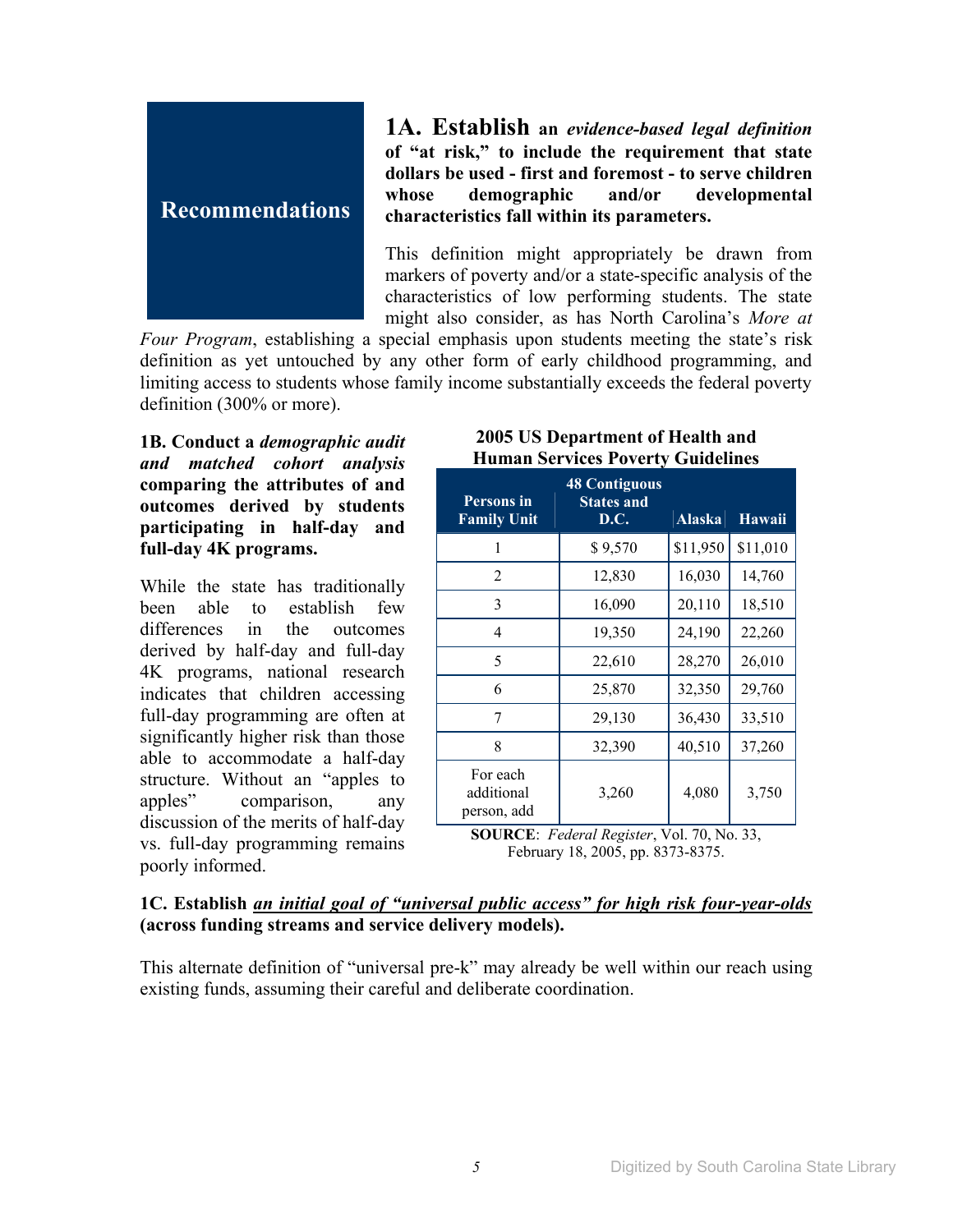#### **1D. Resist the temptation to base important public policy decisions upon** *overgeneralizations of early childhood research findings.*

While a convergence of research clearly supports well-targeted, high quality early childhood interventions, advocates and policy makers alike must be cautioned to avoid over-generalizing these findings in support of unrelated or insufficiently related proposals.

Many of the landmark studies cited in support of universal pre-kindergarten access (the High/Scope Perry Preschool Project, for example) are based upon unusually intensive interventions with carefully targeted children. Though this is hardly reason to preclude discussions of universal access, policy makers must be aware that these same studies could easily and in some cases more appropriately be used to justify expanded programming for a more narrowly defined population of children.

## **The High/Scope Perry Preschool Project**

Perhaps the most commonly cited study of the benefits derived from high quality early childhood programming, the High/Scope Perry Preschool Project has now tracked the lifetime effects of an intensive two-year pre-kindergarten experience offered to a sample of low-income Michigan preschoolers through age 40. The Project's latest findings have been used to estimate a societal return of \$17.07 in benefits for every \$1 invested in the preschool education of the experimental group – *a clear suggestion that intensive, high quality pre-kindergarten pays long-term dividends, particularly for carefully-targeted low income students.* 

Perhaps concerned by the growing tendency of well-meaning advocates to over-generalize the study's research findings as support for nearly *any investment* in early childhood, the authors have described in detail the conditions under which the results of the Perry Preschool Project can be generalized, explaining that:

*"A reasonably similar program is a preschool education program run by teachers with bachelor's degrees and certification in education, each serving up to 8 children living in low income families. The program runs 2 school years for children who are 3 and 4 years of age with daily classes of 2½ hours or more, uses the High/Scope model or a similar participatory education approach, and has teachers visiting families or scheduling regular parent events at least every two weeks."\** 

Responding as to whether the study might be generalized in support of state-funded pre-kindergarten investments, the authors express an optimistic, but cautious viewpoint. Noting that some 40 states now invest in some form of pre-kindergarten, they explain that:

*"the high quality of the High/Scope Perry Preschool Project is seldom achieved in state preschool programs…but may apply to exemplary ones and could apply to typical ones if policy makers and administrators chose to implement the standards of high quality described [within the study]. It is important to get this point just right, neither overstating nor understating the Perry Preschool Project study's generalizability. While the programs do not apply to typical [programs] as they exist today, it is not because the Perry Preschool program studied was an unattainable ideal run by supereducators the likes of which will never be seen again…the programs and findings…are completely within our reach."\** 

As policy makers examine the needs of the state's high-risk children, it is important that they understand both the limitations and *potential policy implications* of the field's most commonly cited studies – particularly as they may relate to the education of South Carolina's impoverished preschoolers.

*\*Lifetime Effects: The High Scope Perry Preschool Study Through Age 40. (2005)*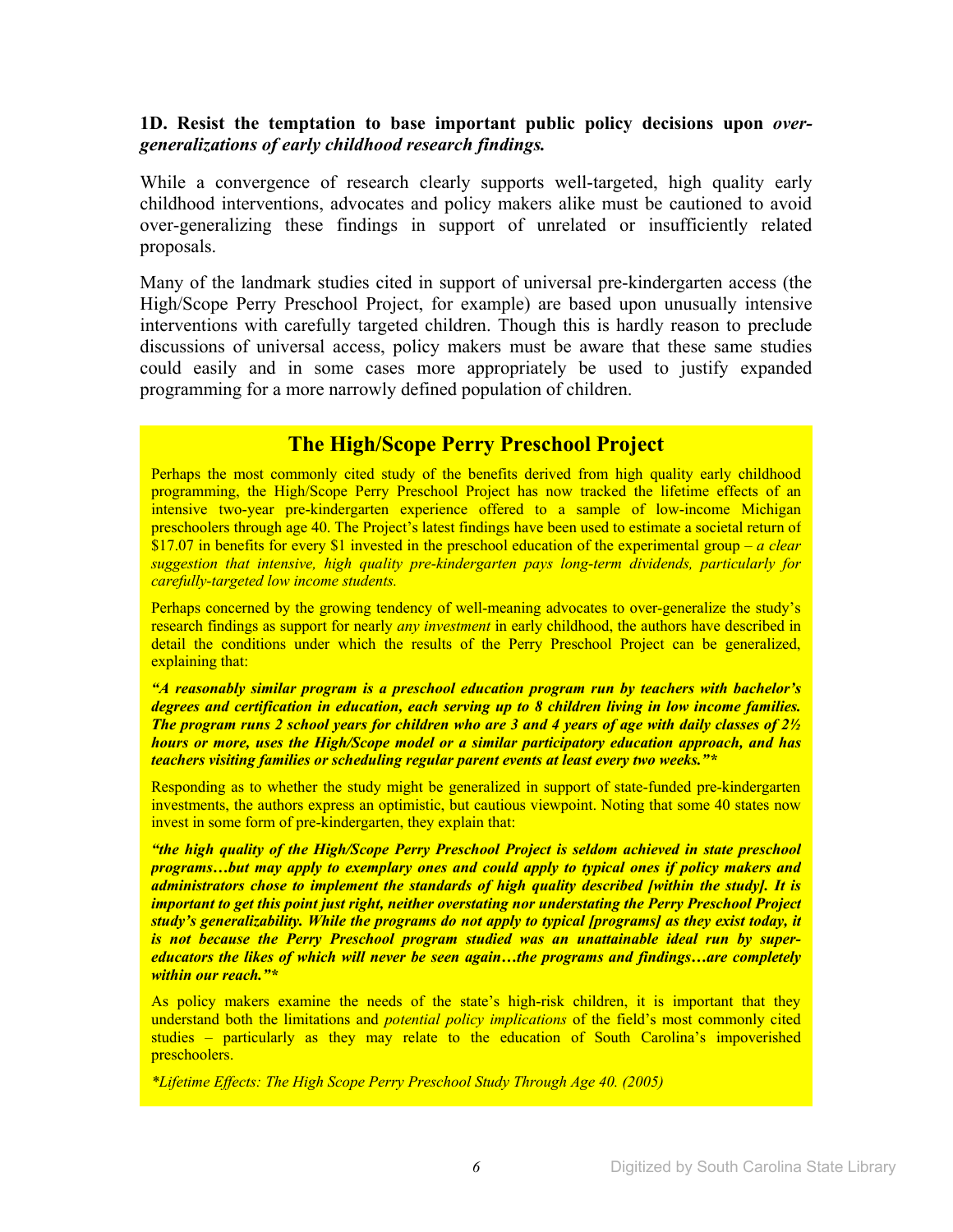**Coordinate Funding Streams in Support of the Common Definition** 

**Upon** creation of a consensus *legal "risk" definition*, South Carolina should seek to coordinate its efforts *across public funding streams* to establish a *multi-provider system of high quality, universal prekindergarten for children falling within its parameters*, leveraging the impact of public dollars and limiting detrimental effects upon the state's private providers. (It is important to note that many private pre-kindergarten providers depend on threeand four-year-olds to help offset the very high costs of

infant/toddler care. A well-defined targeting and coordination effort among the state's public providers would likely release some children *back into the private sector* and replace them with children far less likely to be enrolled in tuition-based programs.)

Depending on the breadth of the risk definition established, it is possible that some (or all) counties may possess sufficient resources to provide this access currently - given the coordination of existing resources - while funding gaps are likely to be identified in others.





 **In either case, the development of** *well-coordinated prekindergarten systems* **should be considered a prerequisite to (or at very least a concurrent expectation accompanying) any substantial increases in funding at the state level.**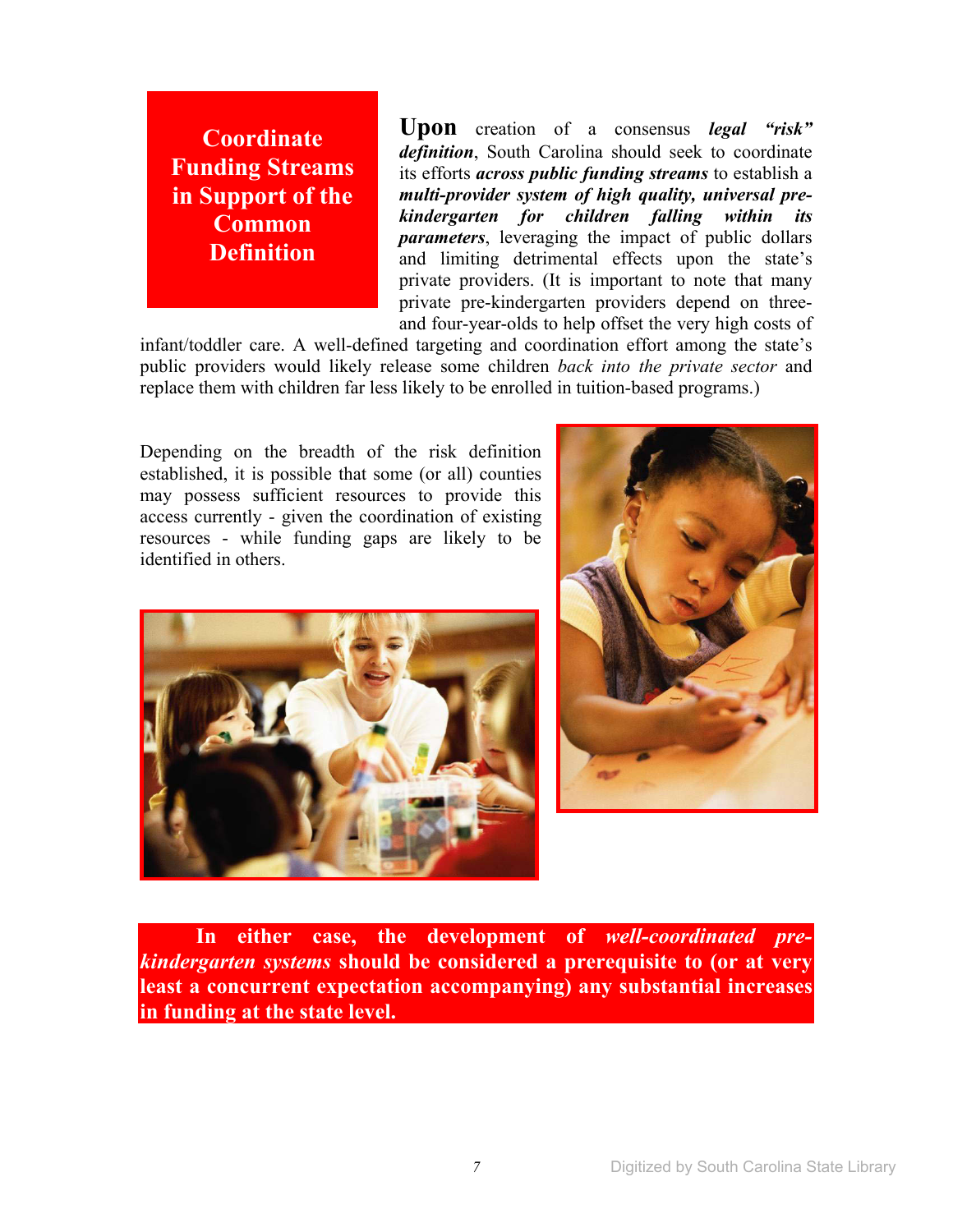

**2A. Utilize the existing legal structure of First Steps – at both the state and county levels - to**  *convene* **the state's pre-kindergarten providers and**  *assist in coordinating* **their efforts across public funding streams.** 

Charged by the General Assembly with convening and collaborating with providers (public and private) in an effort to *"focus and intensify services, assure the most efficient use of all available resources, and eliminate* 

*duplication of efforts to serve the needs of young children and their families" (Section 59-152-20)*, South Carolina First Steps is not only a natural home for any statewide *coordination and collaboration effort*, but the only agency with an existing statutory mandate to this effect.

*It is important to distinguish, however, between this mandate (to convene and collaborate with all providers) and the administration/oversight of individual components of the early education system. Readers should be cautioned not to misinterpret any recommendation put forth in this document as a suggestion that SC First Steps is the rightful or most appropriate administrator of programs currently operating within public school districts or under the auspices of Head Start grantees.* 

Instead, First Steps asserts its legal roles as a neutral convener (at both the state and county levels), a flexible funding structure through which community-specific needs can be met, and an early childhood policy resource to the state.

## **2B. Use state funds to enhance Head Start, not supplant it.**

Funded by the federal government, Head Start provides comprehensive services to 12,545 of the state's high risk preschoolers, including 10.5% of the state's four-year-old population. In fairness, there are *many ways* in which Head Start regulations and standards surpass those of SC's celebrated public school 4K programs, and others (most notably in the areas of teacher qualifications and compensation) where these programs fall short of existing South Carolina norms.

While some national advocates have argued in favor of supplanting this federal investment with large-scale expansion of state-funded pre-kindergarten programming for four-year-olds (often on the premise that this expansion would allow Head Start to focus more narrowly upon three-year-olds), SC policy makers would be wise to explore the use of limited statewide resources to incent and enable the elevation of Head Start teacher qualifications as a common sense alternative.

If the state could, for example, supplement the salaries of state certified Head Start teachers in an amount equal to the difference between existing Head Start and school district salary schedules, it could help to place Head Start classrooms on equal educational footing for a fraction of the cost associated with creating new, state-funded programs in their place.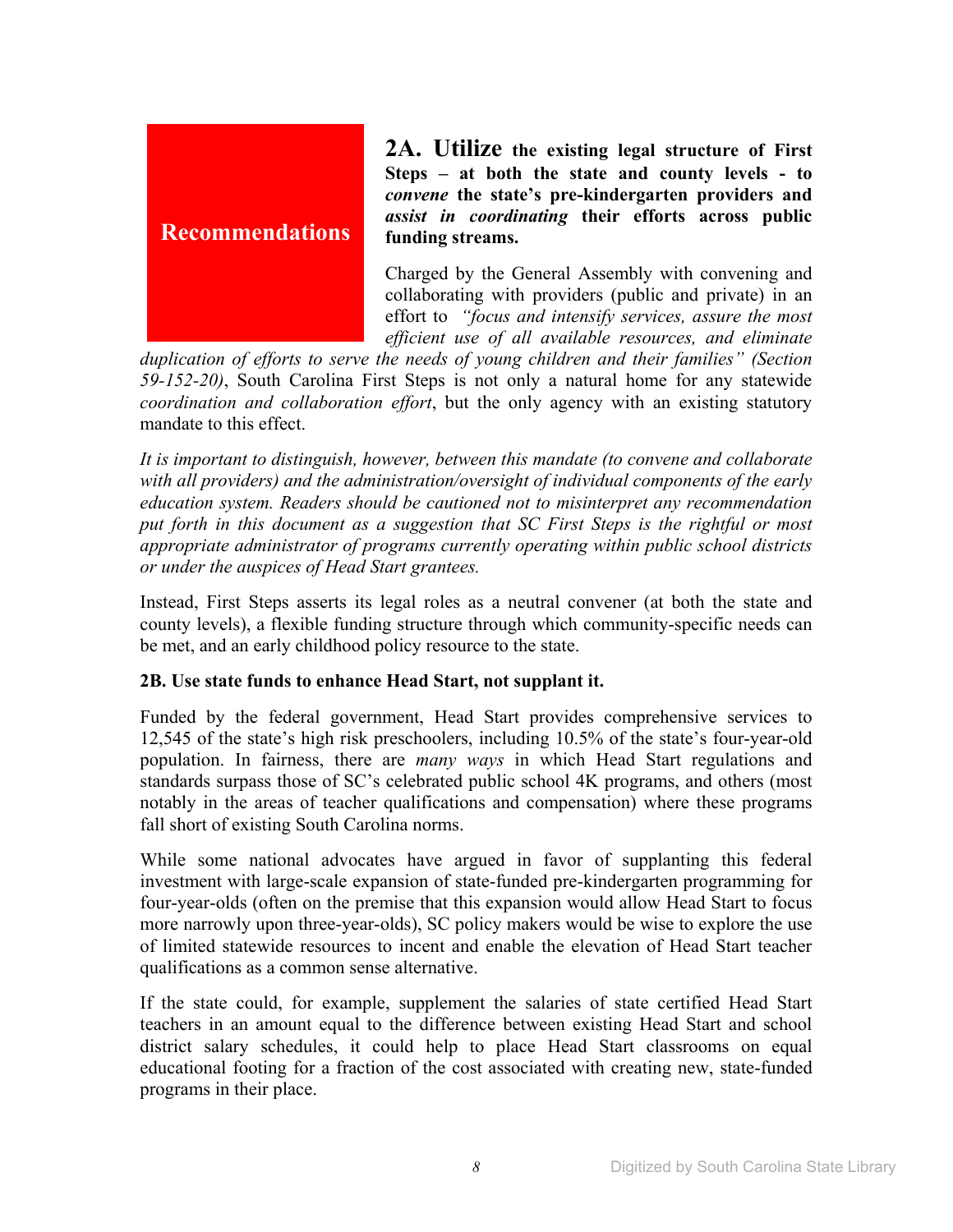**Work to Incent and Improve Quality in all Early Education Settings** 

**Because** the costs associated with providing universal pre-kindergarten access to a *legally defined* population of children may prove burden enough for the immediate future (as this goal may require the refinement and/or limited expansion of existing public funding), it remains important that South Carolina continue its efforts to incent and improve quality across all of the state's early education settings.

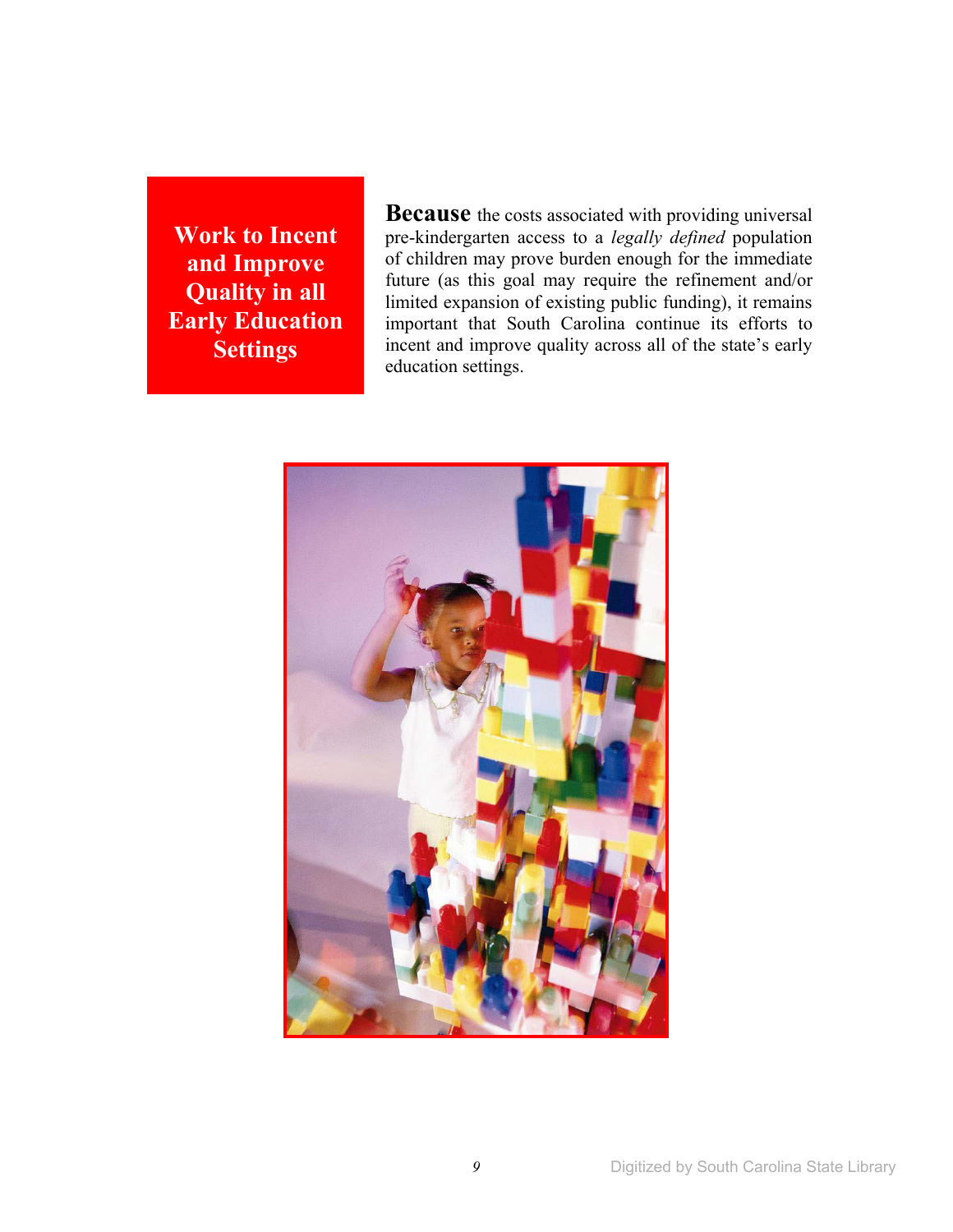

**3A. Redouble efforts to establish common ground with the state's private providers and develop quality enhancement initiatives and/or incentives built around areas of broad consensus.** 

Few early childhood issues have proven as challenging as the recent effort to establish a voluntary quality rating system for the state's early education providers (both public and private). Its progress hampered by disagreement, the initiative currently sits idle - despite

what most agree have been good-faith efforts at substantive revision.

With nearly 7 in 10 South Carolina mothers in the workforce, ensuring the quality of the state's early education settings remains an educational cause in need of policy makers' sustained attention. Whether the end result is a rating system, new recommendations, or both, it is important that the state's early childhood leadership community continue engaging providers from diverse backgrounds and settings in an effort to identify actions and recommendations around which broad consensus can be built.

## **3B. Examine teacher licensure requirements in an effort to reduce and/or eliminate barriers to the employment of certified early childhood teachers within nontraditional settings.**

While compensation is typically cited as the major impediment to the employment of certified teachers in non-school district settings such as Head Start and private child care, the state's teacher licensure requirements also present a small number of reported barriers. An interagency study group, seated by the SC Department of Education's Office of Early Childhood, might reasonably be charged with exploring these issues on the assumption that the employment of certified staff is at least desirable (even if not always feasible) across settings.

## **3C. Explore the provision of funding incentives to school districts opting to provide pre-kindergarten programming in private and community-based settings.**

The regulations governing South Carolina's publicly funded 4K programs have long allowed for the provision of services in non-district settings – though few (if any) verifiable instances of this outsourcing have ever occurred. While there are many reasons that school district administrators might opt out of locating pre-kindergarten classrooms off-site (not the least of them being ease of oversight), there are many reasons that such arrangements might also be considered "win-win" for the state's children and families.

In addition to the availability of physical space within many private centers (a resource often sorely lacking in the state's elementary schools), there is considerable reason to believe that a formal connection with the local school district and co-location of one or more degreed, certified staff members will have a positive ripple effect upon the quality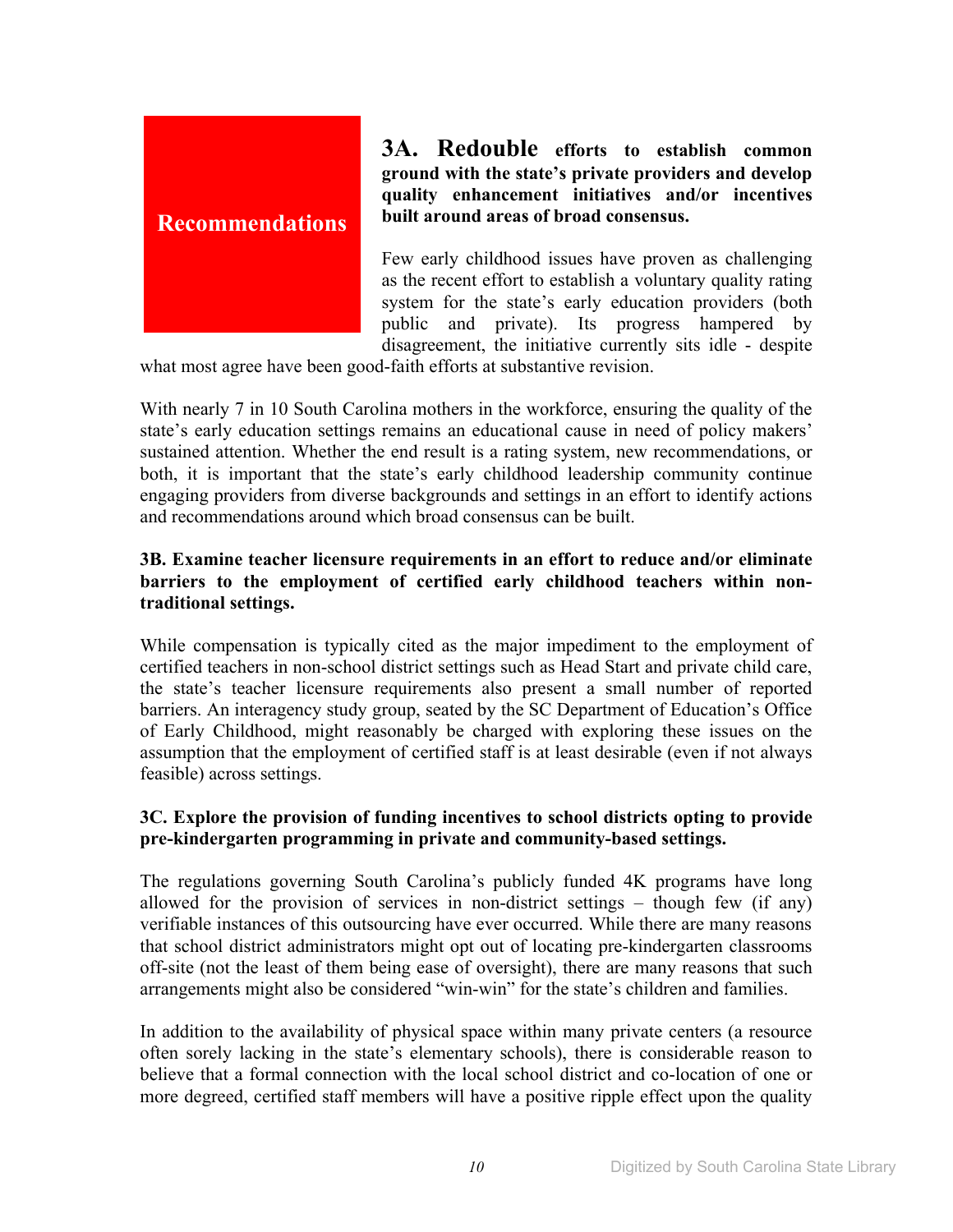of the center as a whole – thus better preparing even non-participants for school success. What's more, these arrangements may prove advantageous for the participating students and their families who would have the option of arranging convenient wrap-around care and reducing the number of disruptive school-day transitions experienced by their children.

Even a small pilot program that might provide financial (or other) incentives to participating school districts would have the likely effect of nurturing strategic publicprivate partnerships across the state.

#### **3D. Continue refining the First Steps Public-Private Partnership Model.**

Should public 4K expand beyond current levels of funding and participation, it is almost universally acknowledged that this expansion would have to include providers in the private sector. Not only would any significant expansion within the state's public school districts threaten the cost and availability of infant/toddler care across the state, it would require an untold number of new teachers and classroom spaces.

To date, South Carolina First Steps has orchestrated the state's most prominent examples of public-private partnerships, working in close collaboration with both the SC Department of Social Services and SC Department of Education. Classrooms meeting all of the state's public school 4K requirements (including a certified teacher paid in accordance with the local district's salary schedule) have seen operation in approximately a dozen private centers, with positive results, over the past four years. These centers, like all First Steps-funded public-private classrooms, must meet all licensing regulations and have the benefit of additional consultation and support through First Steps.

While many of these private centers have worked in close collaboration with local school districts, others have found their teachers and classrooms to be, at best, a low priority among local public school administrators. A number of centers sought access through an initial RFP process, only to find that the local district was unwilling to serve in a partnership role.



First Steps' unique history with the public-private 4K expansion model and strong relationship with private providers makes the initiative a natural laboratory for the continued expansion and refinement of these public-private partnerships.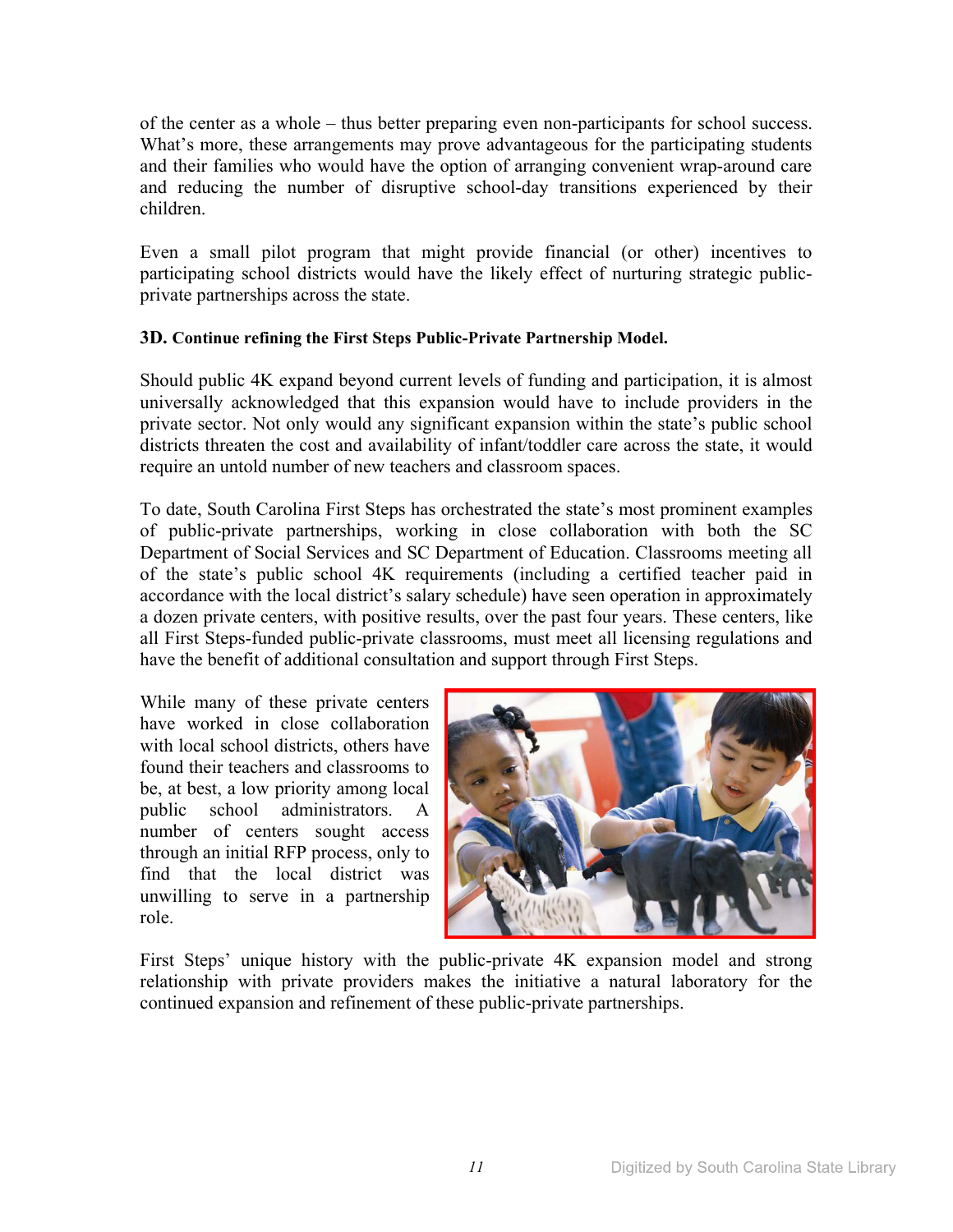**Pursue targeted expansion in accordance with documented need and with fidelity to proven research models**

**Even** after establishing a legal definition of "at risk" and working to coordinate the state's efforts across public funding streams, it is possible – if not likely – that the state's pre-kindergarten initiatives would benefit from targeted expansion in even their efforts to reach high risk students. What remains unclear are the size of any expansion required, the programs, sectors and delivery models through which this growth might best be accommodated and the geographic regions in greatest need of targeted assistance.

In any case, policy makers faced with competing demands for limited resources will be wise to pursue a policy of carefully targeted expansion on the basis of well documented need.



**"I think the evidence is very strong that family background is a major predictor of the behavior of children. So a disproportionate number of problem kids come from problem families. The simple economics of intervention therefore suggests that society should focus its investment where it's likely to have very high returns. Right now, that is the disadvantaged population…** 

**Functioning middle-class homes are producing healthy, productive kids. We don't measure their output very well in the national income and product accounts, but it's very well documented that professional working women spend an enormous amount of time after work in child development. It's foolish to try to substitute for what middle-class and upper-middle class parents are already doing.** 

**I think the evidence suggests that we can target pretty well, and we can certainly deal with the major problems, by starting first with children from disadvantaged families. As an economist, I would argue, go where the returns are highest. At some point, diminishing returns will set in, and you might want to fund early childhood education for other groups. Right now, there's plenty of room for intervention in disadvantaged families."** 

**Nobel Prize winning economist James J. Heckman Federal Reserve Bank of Minneapolis, The Region, June 2005**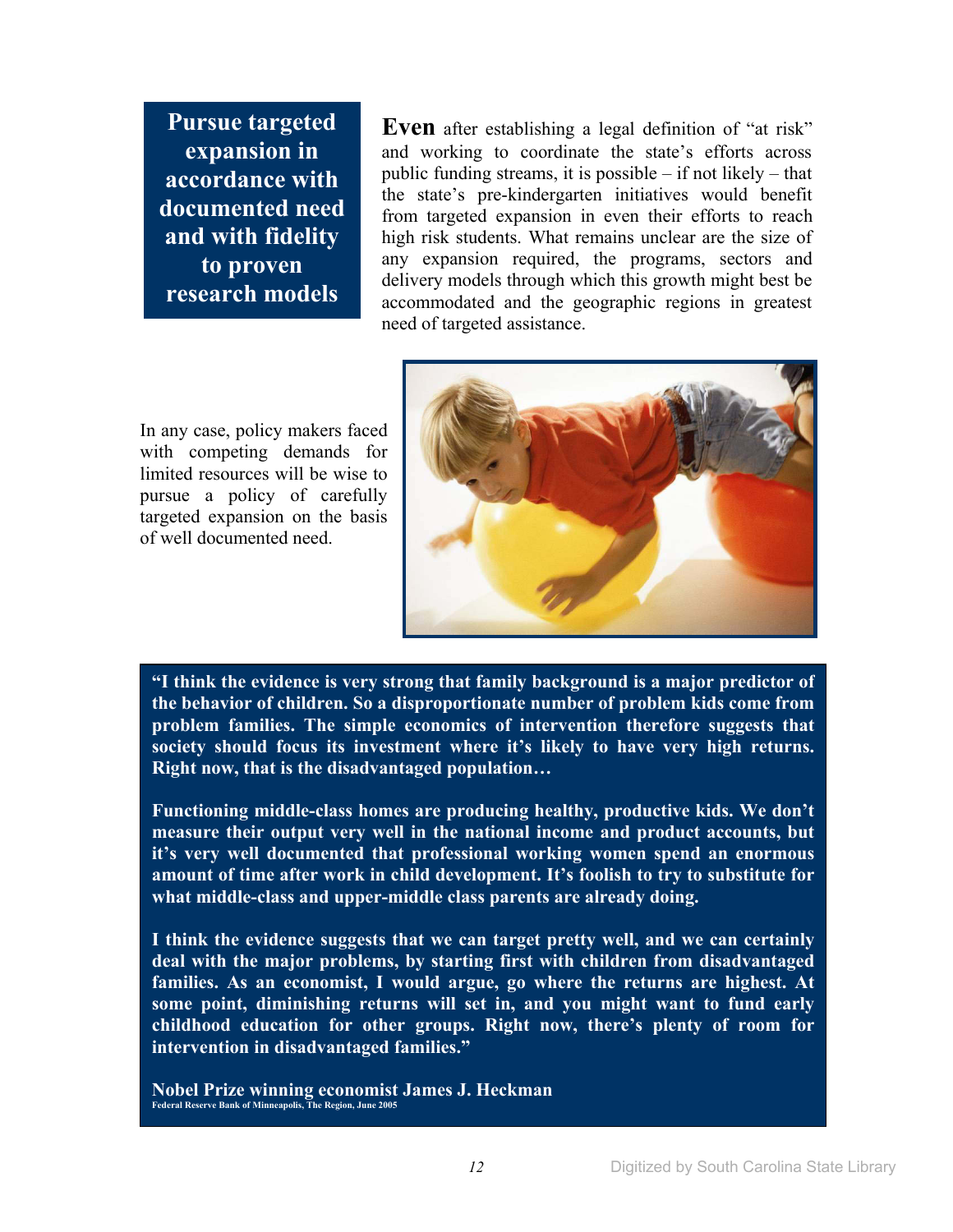

**4A. Explore flexible approaches to expansion (as necessary) to avoid both "one size fits all" solutions and minimize the risk to private providers.** 

Should the need for expansion be demonstrated (in cases, for example, where a community's documented high risk population exceeds the number of publicly funded pre-kindergarten spaces available) it is possible, if not likely, that some service providers may be better -

or even uniquely - poised to take on expanded roles (including those in the private sector). Policy makers might be wise to consider allocating targeted *expansion* funds through the First Steps structure, as this would provide local communities an opportunity to examine existing needs and resources, then develop solutions accordingly.

In allocating these funds, lawmakers could specifically earmark them for the provision of pre-kindergarten in designated counties or communities. Readers should note that the provision of any *expanded* pre-k funding through the First Steps structure, would not necessarily imply the initiative's administration of this programming, but instead would allow stakeholders at the community level to plan and implement local solutions with increased flexibility.

## **4B. Give careful consideration to providing expanded services to high risk students before devoting public dollars to universal access for all four-year-old students.**

Should expansion funds become available, there may be a compelling argument that providing high quality *three- and four-year-old* pre-kindergarten programs for the state's most desperately impoverished children should take public policy precedence over new entitlement spending for children likely to succeed (and access pre-kindergarten in the private sector) without any taxpayer intervention whatsoever. Indeed this very suggestion is supported by some of the field's strongest research, including the High/Scope Perry Preschool Project.

#### **4C. Explore the provision of income tax deductions to assist families who choose and can afford to pursue pre-kindergarten programming for their children through non-public means.**

While the state may ultimately deem universal pre-kindergarten for all four-year-olds either: 1) too costly in the short term, or 2) an option best untapped in favor of expanded service to the state's high risk children, there is little question that the state's unserved taxpayers would benefit from additional assistance in accessing pre-kindergarten on their own. The expansion of income tax deductions may provide an affordable alternative until such time that expanded public access is deemed necessary and/or feasible.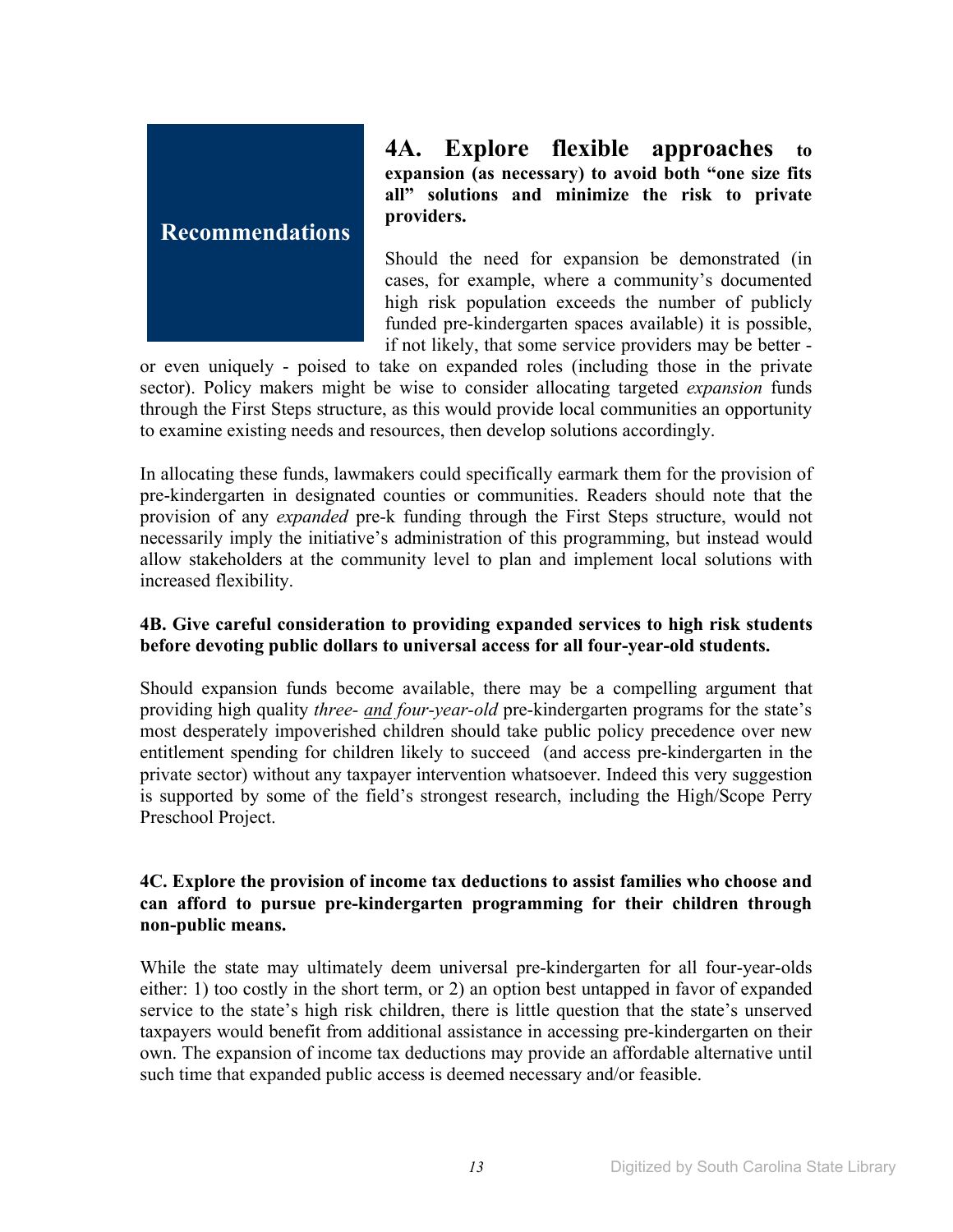

- **1. Establish an** *evidence-based legal definition* **of "at risk," to include the requirement that state dollars be used - first and foremost - to serve children whose demographic and/or developmental characteristics fall within its parameters. (1A)**
- **2. Conduct a demographic audit and matched cohort analysis comparing the attributes of and outcomes derived by students participating in half-day and full-day 4K programs. (1B)**
- **3. Establish** *an initial goal of "universal public access" for high risk four-year-olds* **(across funding streams and service delivery models). (1C)**
- **4. Resist the temptation to base important public policy decisions upon** *over-generalizations of early childhood research findings.* **(1D)**
- **5. Utilize the existing legal structure of First Steps at both the state and county levels to**  *convene* **the state's pre-kindergarten providers and** *assist in coordinating* **their efforts across public funding streams. (2A)**
- **6. Use state funds to enhance Head Start, not supplant it. (2B)**
- **7. Redouble efforts to establish common ground with the state's private providers and develop quality enhancement initiatives and/or incentives around areas of broad consensus. (3A)**
- **8. Examine teacher licensure requirements in an effort to reduce and/or eliminate barriers to the employment of certified early childhood teachers within non-traditional settings. (3B)**
- **9. Explore the provision of funding (or other) incentives to school districts opting to provide pre-kindergarten programming in private and community-based settings. (3C)**
- **10. Continue refining the First Steps Public-Private Partnership Model. (3D)**
- **11. Explore flexible approaches to expansion (as necessary) to avoid both "one size fits all" solutions and minimize the risk to private providers. (4A)**
- **12. Give careful consideration to providing expanded services to high risk students before devoting public dollars to universal access for all four-year-olds. (4B)**
- **13. Explore income tax deductions as a means through which to assist families who choose and can afford to pursue pre-kindergarten services through non-public means. (4C)**